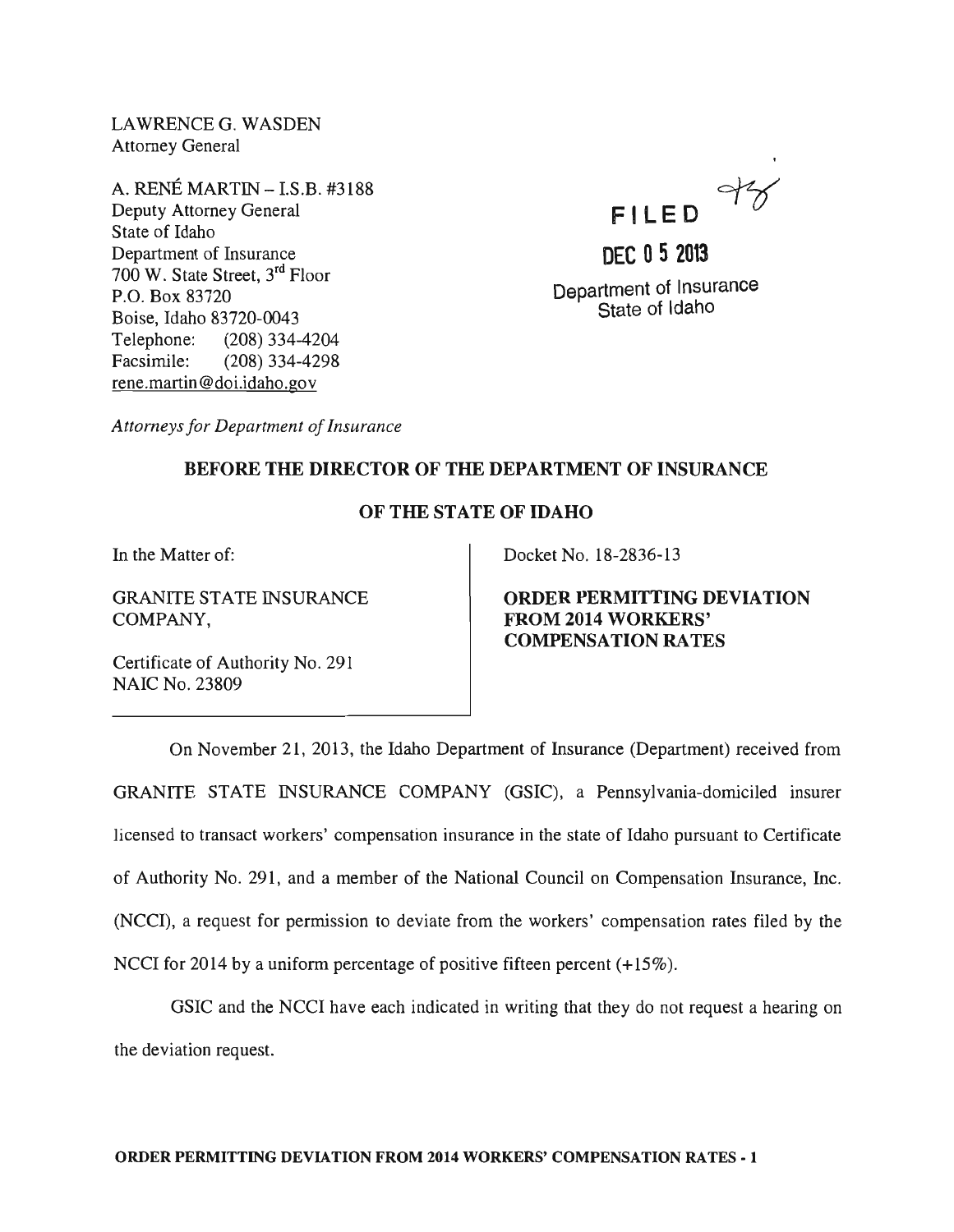The Department's Director (Director), having reviewed and being fully apprised of GSIC's request to deviate from the Idaho workers' compensation premium rates filed by the NCCI for 2014, and the requirements of Idaho Code § 41-1614, has determined that the requested rate deviation is justified.

NOW, THEREFORE, IT IS HEREBY ORDERED, pursuant to Idaho Code § 41-1614, that GSIC's request for a uniform percentage deviation of positive fifteen percent (+15%) from the workers' compensation rates filed by the NCCI for 2014, exclusive of terrorism rates, is GRANTED. This deviation from the Idaho workers' compensation premium rates filed by the NCCI for 2014 shall take effect on January 1, 2014, and shall remain in effect for one year from that date unless terminated sooner with the approval of the Director.

DATED this ·fTHday of December, 2013.

STATE OF IDAHO DEPARTMENT OF INSURANCE

William Jeal

WILLI Director